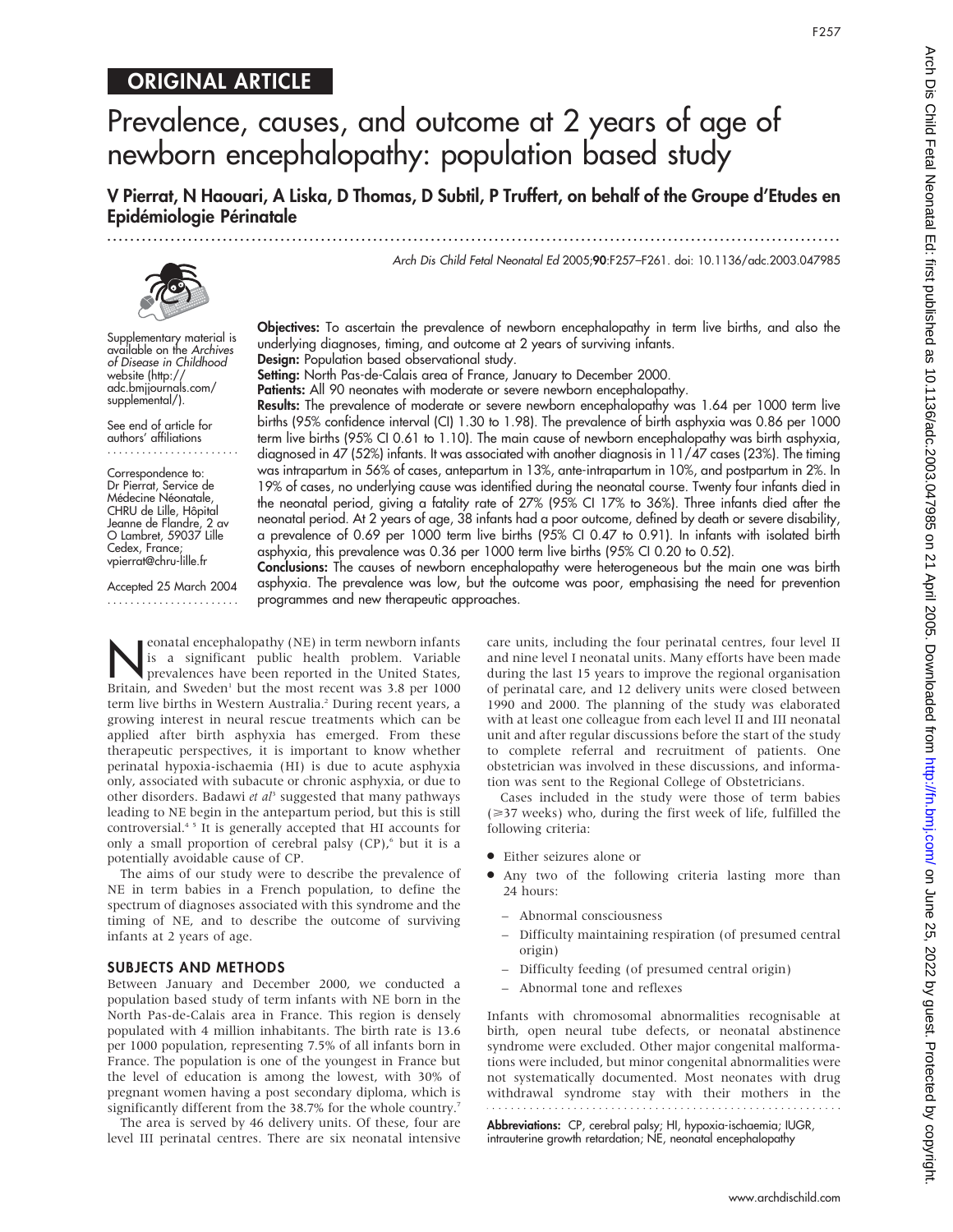|                           | <b>No</b>     | $\%$          |
|---------------------------|---------------|---------------|
| Boys                      | 42            | $\Delta$ 7    |
| Small for gestational age | 1.3           | 14            |
| Twin pregnancy            | $\mathcal{P}$ | $\mathcal{P}$ |
| Spontaneous labour        | 64            | 71            |
| Caesarean section (CS)    | 37            | $\Delta$      |
| <b>Emergency CS</b>       | 25            | 28            |
| Forceps                   | 12            | 1.3           |
| Vacuum                    | 7             | 8             |

maternity unit or are referred to the nearest neonatal unit, including level I units, and we could not assume that we would document all these infants. The severity of NE was graded as moderate or severe as described by Sarnat and Sarnat.<sup>8</sup> All cases of severe NE are referred to level III neonatal units. Moderate encephalopathy can be admitted to either level II or level III neonatal units.

HI was defined as NE with at least three of the following criteria:

- $\bullet$  Late decelerations on fetal monitoring or meconium staining
- Delayed onset of breathing
- Arterial cord blood pH<7.1 or base deficit  $\ge$ 12
- Apgar  $\leq$  7 at five minutes
- Multiple organ failure defined as involvement of at least two organs including kidney, liver, gut, and heart
- N Acute hypoxic event occurring immediately before or during labour—for example, massive ante-intrapartum haemorrhage or ruptured uterus

Deaths due to medical termination of pregnancy are recorded in a regional register.

All cases included in 2000 were reviewed, and deaths associated with brain pathology extracted. Postmortem examinations of neonates who died per-partum or during the first week of life are performed in the regional department of histopathology (Lille University Hospital), but not all cases are referred to the centre. The unit databases were browsed again for term babies with NE.

To increase the accuracy of the material, a phone call was made to each unit every month. All level I neonatal units were informed and regularly contacted to be sure that no infant with NE was admitted to these units. At the end of the study, data were cross checked and supplemented by the hospital databases of level II and III units.

The causes of NE were reviewed by two of the authors and discussed with the neonatologist involved in patient management in the case of a disagreement. The event leading to NE was defined as antepartum, intrapartum, postpartum, or

| Cause                | All cases | Cases associated<br>with HI $(n=8)$ |
|----------------------|-----------|-------------------------------------|
| Birth asphyxia       | $39(3*)$  |                                     |
| Infectious disease   |           |                                     |
| <b>Birth defects</b> |           |                                     |
| Biochemical          | 3         |                                     |
| Structural           | 10        |                                     |
| Genetic              | 3         |                                     |
| Others               |           |                                     |
| Unknown              | 17        |                                     |

unknown. Associations were possible. Antepartum causes included birth defects and coagulation disorders. Birth defects were defined as structural, chromosomal, genetic, and biochemical.<sup>9</sup> Coagulation disorders were those leading to antenatal bleeding as in neonatal alloimmune thrombocytopenia. Intrapartum cases were those involving HI, early onset infections, or intracranial haemorrhage during delivery. All were posterior fossa haematomas after instrumental extraction or subarachnoid haemorrhage. Intrauterine growth retardation (IUGR) is much more a risk factor for than a cause of NE, but neonates with HI and birth weight below the 3rd centile<sup>10</sup> were included in the ante-intrapartum cases. A postnatal origin was retained for cases in which a clear acute postnatal event occurred that compromised the brain and was followed by signs of NE and occurring within 7 days of birth. Sometimes we were unable to identify any underlying cause, and these cases were labelled NE of unknown origin.

# Follow up

Survivors were included in a follow up study until the age of 2 years. Assessments were made by the neonatologists usually involved in the follow up of at risk newborns during a routine outpatient visit. They included a standard clinical and neurological examination. They were completed with a structured follow up questionnaire planned to collect birth defects which could have been diagnosed after the neonatal period. A systematic evaluation of sensorineural and cognitive functions was not planned. CP was defined as described by Hagberg et al.<sup>11</sup> Minor neurological dysfunction was defined as strabismus or slight abnormality of tone. Head circumference was compared with the growth curves of Sempé.<sup>12</sup> The list of infants lost to follow up was sent to the North Pas-de-Calais Registries for handicapped children (CDES) to obtain information about the occurrence of sequelae. This register includes all handicapped children requiring special education. By 2 years of age, only children with severe handicap are included in this register.

|                          | With HI*   | Without HI* |          |                       |
|--------------------------|------------|-------------|----------|-----------------------|
| <b>Features</b>          | $(n = 47)$ | $(n = 43)$  | p Value  | OR (95% CI)           |
| Seizures                 | 28 (59)    | 34 (79)     | 0.04     | $0.39$ (0.14 to 1.09) |
| Abnormal tone            | 45 (96)    | 31(72)      | 0.001    | 8.71 (1.66 to 60.85)  |
| Respiratory difficulties | 26(55)     | 14(33)      | 0.02     | $2.56$ (1 to 6.65)    |
| Feeding difficulties     | 24(51)     | 26 (60)     | 0.36     | $0.68$ (0.27 to 1.71) |
| Abnormal consciousness   | 35(74)     | 13 (30)     | < 0.0001 | 6.73 (2.44 to 19.04)  |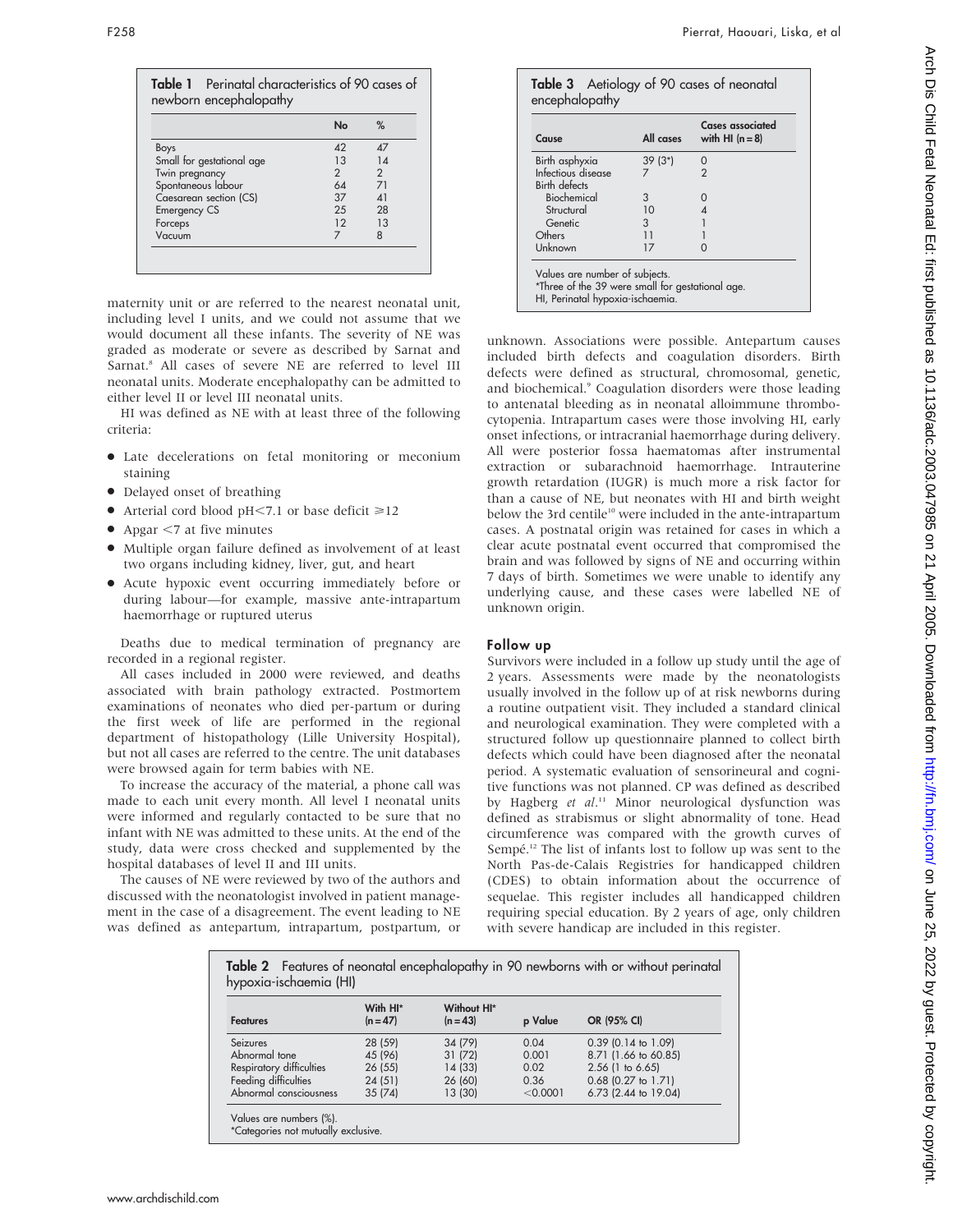| Birth defects $(n = 16)$                                                               |                                                                                                                                                                                                                                                                                                                                                                                                                                                                                                                                            |                                                                                                    |                                                                                                                                 |
|----------------------------------------------------------------------------------------|--------------------------------------------------------------------------------------------------------------------------------------------------------------------------------------------------------------------------------------------------------------------------------------------------------------------------------------------------------------------------------------------------------------------------------------------------------------------------------------------------------------------------------------------|----------------------------------------------------------------------------------------------------|---------------------------------------------------------------------------------------------------------------------------------|
| Biochemical $(n=3)$                                                                    | Structural $(n = 10)$                                                                                                                                                                                                                                                                                                                                                                                                                                                                                                                      | Genetic $(n = 3)$                                                                                  | Others $(n=5)$                                                                                                                  |
| Non-ketotic<br>hyperglycinaemia (2)<br>Ornithine<br>transcarboxylase<br>deficiency (1) | Cortical dysplasia (1)<br>Congenital post-haemorrhagic<br>hydrocephalus (1)<br>Unilateral absent kidney,<br>megaloureter,<br>ventriculomegaly (1)<br>Cerebro-oculofacial skeletal<br>syndrome (1)<br>Facial dysmorphism,<br>microcephaly (1)<br>Facial dysmorphism, dysmorphic<br>fingers, hypospadias* (1)<br>Pierre Robin syndrome, hypoplasia<br>of the corpus callosum <sup>*</sup> (1)<br>Dysgenesis of the corpus<br>callosum <sup>*</sup> (1)<br>Pierre Robin syndrome,<br>atrophied brainstem* (1)<br>Epileptic encephalopathy (1) | Willi-Prader<br>syndrome* (1)<br>Costello syndrome (1)<br>Benign familial<br>neonatal seizures (1) | Non-immune hydrops<br>fetalis <sup>*</sup> $(1)$<br>Intrauterine growth<br>retardation (3)*<br>Early onset<br>hypocalcaemia (1) |

# Statistical analysis

In 2000, 58 235 live births were registered in North Pas-de-Calais. The number of premature births was extrapolated from the results of the 1998 National Perinatal Investigation, which gave a 5.4% rate of premature births in this area.<sup>7</sup> The prevalence of NE among term live births was calculated assuming that 54 624 term neonates were born in 2000. Main outcome measures are given as odds ratios with 95% confidence intervals (CI). Rates were compared by the  $\chi^2$  test.

#### RESULTS

Ninety infants fulfilled the inclusion criteria. Eighty eight were admitted to a neonatal care unit, and two died in the delivery room. Mean (SD) gestational age was 39 (1) weeks for a mean (SD) birth weight of 3118 (618) g. None of the infants was born after 41 weeks gestation. Table 1 summarises the perinatal characteristics. HI was diagnosed in 47 infants (52%). Twenty three had moderate, and 24 severe NE. Apgar score at one minute was  $\leq 3$  in 30 infants (33%). All but one had signs of HI. Clinical seizures (69%) and abnormal tone (84%) were the most common features of NE. Table 2 gives the distribution of the entry criteria for infants with or without HI. Abnormal consciousness or tone level was more often diagnosed in neonates with HI  $(p<0.001, p = 0.001).$ 

#### Prevalence

The birth prevalence of moderate or severe NE was 1.64 per 1000 term live births (95% CI 1.30 to 1.98). The prevalence of moderate or severe HI was 0.86 per 1000 term live births (95% CI 0.61 to 1.10). During the same period of time, termination of pregnancy in fetuses with severe brain



Figure 1 Distribution of origin of newborn encephalopathy.

malformation was performed in 23 cases. If one assumes that all of these neonates would have developed signs of NE, the prevalence would have been 2.06 per 1000 term live births (95% CI 1.68 to 2.44).

# Causes of NE

Table 3 presents the causes. The main cause of NE was perinatal HI (52%). It was isolated in 36 cases (77%), associated with IUGR in three cases (6%), and associated with another diagnosis in eight cases (17%). A birth defect was diagnosed in 16 cases (18%). Infectious diseases (8%) were always severe early onset infections with either septicaemia or meningitis. Of the 11 infants with other causes (12%), four had subarachnoid haemorrhage, two had brain injury after forceps extraction, one had a focal infarction, two had HI during neonatal surgery, one had non-immune hydrops fetalis, and one had early onset hypocalcaemia. In 17 cases (19%), no underlying cause of NE was identified during the neonatal period. All but three had moderate encephalopathy. Fourteen had seizures, confirmed by an electroencephalogram in 10 cases. In six cases there was evidence that the neonates had experienced a significant intrapartum event which may have been associated with intrapartum hypoxia, although our definition of HI was not strictly fulfilled. Eight had mild abnormalities on cranial ultrasound compatible with HI lesions.13

#### Timing of NE

The main event leading to NE occurred during the intrapartum period in most of the cases  $(n = 50, 56%)$ (fig 1). A significant antenatal cause of NE was diagnosed in 18 infants (table 4). Three neonates with IUGR and HI were included in this subgroup and consequently 21 cases (23%) were labelled antenatal. It was the only identified cause in 12 cases (13%), but was associated with HI in nine cases (10%). Two cases (2%) were defined as postnatal. Both were infants with congenital anomalies and HI hypovolaemia during surgery. In 19% of the neonates, no clear cause was recognised and the timing of NE was designated as unknown.

#### **Outcome**

Twenty four infants died in the neonatal period, giving a fatality rate of 27% (95% CI 17% to 36%). All of them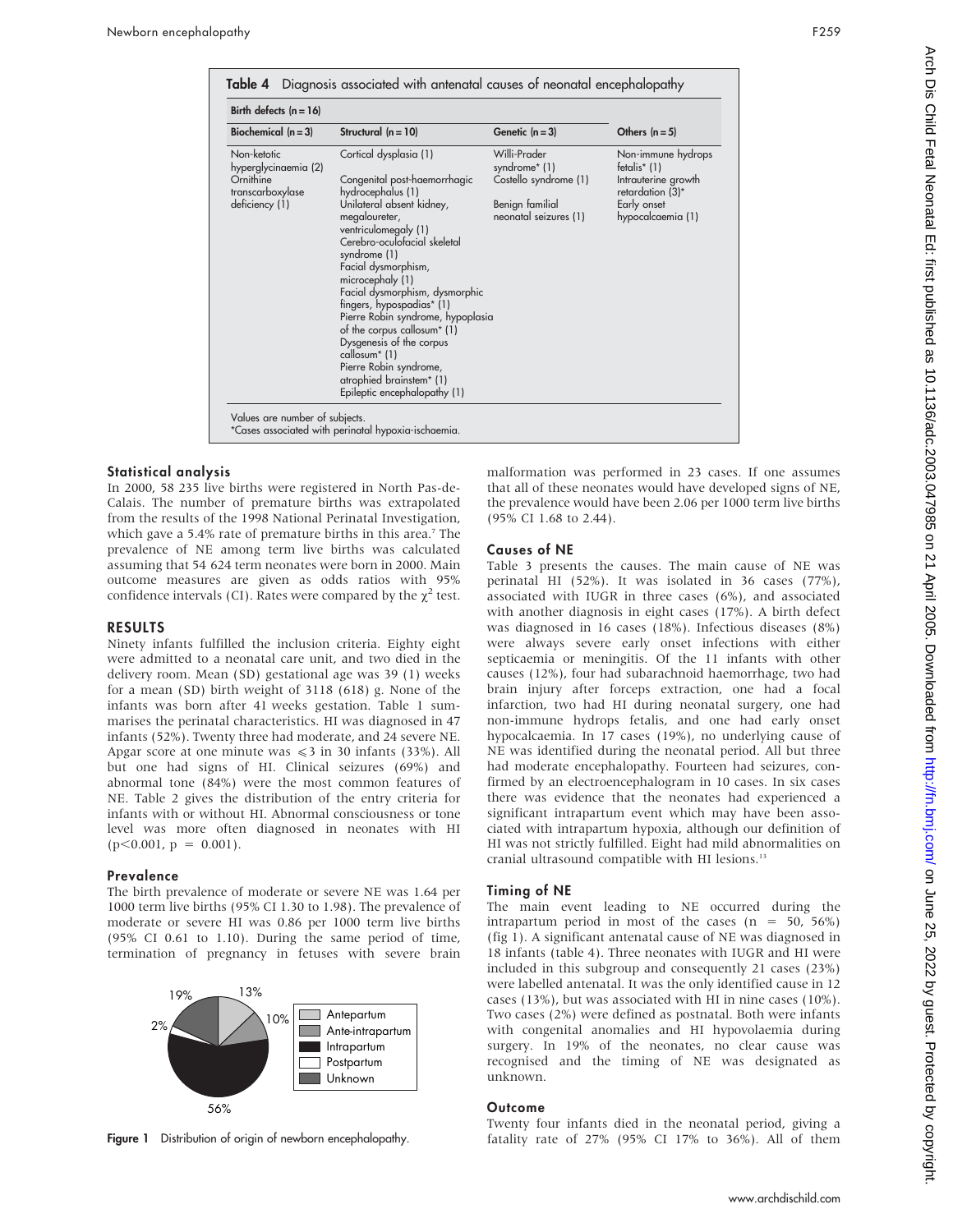| Outcome                        | Group $\lfloor (n = 39) \rfloor$ | Group II $(n = 17)$ | Group III $(n = 34)$ |
|--------------------------------|----------------------------------|---------------------|----------------------|
| Death                          | 16(41)                           | (010)               | 11(32)               |
| Normal                         | $15*$ (38)                       | 12 (70)             | 13(38)               |
| Minor neurological dysfunction | 3(8)                             | 3(18)               | 2(6)                 |
| Cerebral palsy                 | 4 (10)                           | 1 (6)               | 6(18)                |
| Lost to follow up              | 1(3)                             | 1(6)                | 2(6)                 |
| Age at walking (months)        | 10.2(1.4)                        | 12.3(1.7)           | 16.6(6.7)            |
| Head circumference (m)         | 0.11(1.6)                        | 0.19(1.1)           | 0.37(1.05)           |

**Table 5** Outcome at 2 years of age in cases of neonatal encephalopathy according to

the neonatal period; group III, others. \*One case with renal failure due to birth asphyxia.

had severe NE. Intensive care was withdrawn in 13 cases (54%). Details of these children can be found at http:// adc.bmjjournals.com/supplemental/. In 16 cases with birth asphyxia, three with metabolic disorders, three with congenital malformation, one with infectious disease, and one with postnatal HI, death occurred. A brain malformation was diagnosed in two of the infants with congenital malformation.

Table 5 shows the outcome at 2 years of age for the 66 neonatal survivors. Outcome was analysed separately in three subgroups: infants with HI as the only recognised cause (group I), with an unrecognised cause during the neonatal period (group II), and in others (group III). Three infants in group III with congenital anomalies died after the neonatal period. Among the survivors at 2 years, 15 infants in group I (15/23, 65%), 12 in group II (12/17, 70.5%), and 13 in group III (13/23, 56.5%) were considered to be neurologically normal. Four infants in group I (4/23, 17%), one in group II (1/17, 6%), and six in group III (6/23, 26%) developed CP. All but one in group I had quadriplegia, with dystonic features in one of them. The other had a pure dystonic CP. The infant with CP in group II had a hypotonic form, and a brain defect was diagnosed after the neonatal period. In group III, hypotonic CP was diagnosed in four infants. Two had quadriplegia with severe mental retardation. Mean age at walking was slightly delayed in group III. Two infants in group I and one in group III had a microcephaly. None of the infants lost to follow up was known at the CDES.

The overall incidence of death or severe disability at 2 years of age was 42% (95% CI 32% to 52%) which represents 0.69 per 1000 term live births (95% CI 0.47 to 0.91). Twenty infants (51%) with birth asphyxia alone (95% CI 35% to 67%) had a poor outcome, defined by death or severe disability, which gave an incidence of 0.36 per 1000 term live births (95% CI 0.20 to 0.52).

# DISCUSSION

Our findings show that over 50% of term infants with NE had evidence of HI, which was associated with another specific diagnosis in 23% of the cases. The outcome of children with moderate or severe perinatal HI without any other recognised diagnosis was poor, with 51% of them having died or with severe disabilities at 2 years of age. Such a large proportion of neonates with NE and HI is controversial, but is in agreement with observations in Sweden, $14$  the United Kingdom, and the Netherlands.<sup>5</sup> In the eighth Swedish population based cerebral palsy report, 36% of CP in term infants was considered to be of perinatal or neonatal origin.<sup>14</sup> In a large hospital based study, using magnetic resonance imaging, Cowan et  $al^5$  found that 90% of term infants with NE, seizures, or both, but without specific syndromes or major congenital defect had evidence of perinatally acquired insults

and a very low rate of established brain injury acquired before birth. As our study was population based, we were not able to obtain the same quality of neuroimaging for all the infants, but because of the lack of standardised protocol, we have chosen not to report the neuroimaging data. Consequently we cannot assume that none of them had lesions acquired antenatally. Nevertheless, only one congenital defect was diagnosed during the follow up in this subgroup of infants, and those who developed CP exhibited types recognised by the Cerebral Palsy Task Force<sup>15</sup> to be associated with an intrapartum cause of CP. The diagnosis of perinatal HI is still a matter of debate, but we have tried to follow as far as possible the definitions used by others.<sup>5</sup> It would have been interesting to standardise the measurements of acid-base status, which is an essential criterion to define an acute intrapartum hypoxic event,<sup>4 15</sup> but this was not possible in this clinical observational study. Indeed cord pH was not measured in every maternity unit.

Other investigators<sup>2 16 17</sup> have reported that only 8–28% of term infants with NE have evidence of asphyxia immediately after birth, with antepartum risk factors being recognised in 69% of the cases.<sup>2</sup> In our population, an antenatal cause of NE was clearly found in only 23% of the cases. In 19% of the infants, the cause of NE was not identified. One could assume that some of these cases were of antenatal origin, but a brain defect was diagnosed after the neonatal period in only one of them. At least six of them experienced a possible intrapartum event, and such babies have been included by others<sup>3</sup> in the group of neonates with HI. This would leave us with 12% of neonates with NE, and no clear cause at 2 years of age, but a longer follow up is needed to eventually exclude other diagnoses, particularly epileptic encephalopathies. Among term children in Sweden,<sup>14</sup> the origin of CP was unclassifiable in 14% of the cases, and 16% of neonates with NE had a normal scan in the British-Dutch cohort.<sup>5</sup> However, only 2% of neonates in the Western Australian study<sup>3</sup> had unrecognised risk factors.

In this study, we chose a broad but widely accepted definition of NE to enable comparisons with other studies and to investigate the aetiological classification associated with this syndrome. The features of encephalopathy were similar to those observed by others,<sup>2</sup> with seizures and abnormal tone being the most common criteria, although we cannot assume that all seizures were diagnosed with confidence in ventilated infants. A full picture of NE was more often associated with HI, and this is in agreement with the experience of Cowan et al.<sup>5</sup>

The overall prevalence of NE (1.64 per 1000 term live births) was lower than the latest published prevalence (3.8 per 1000)<sup>2</sup> with similar inclusion criteria. Apart from the fall in incidence that can be assumed between 1993–95 and 2000, several other factors could account for the differences. Our exclusion criteria were somewhat different, as we excluded